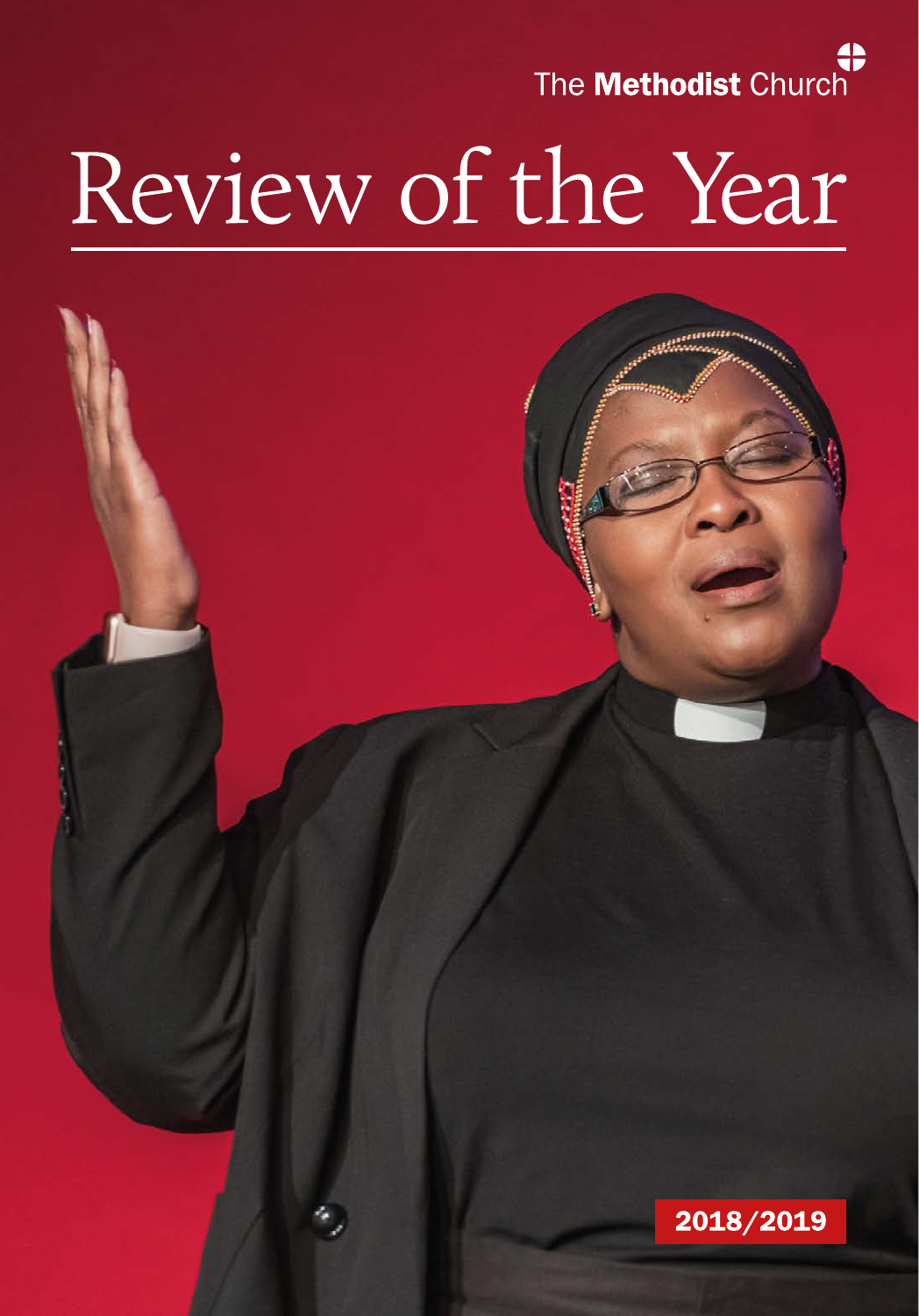# Welcome

## from the Revd Dr Jonathan R Hustler



#### Sisters and brothers,

t is encouraging from time to time to be able to take a step back from the work in which we engage in day by day and to see all that has been achieved over a longer period. This report gives us that overview for the past year and shows how we have grasped opportunities and faced challenges in order to use the resources of the Church in response to Our Calling to enable worship, learning and caring, service and for evangelism across the Connexion.

The Methodist Church often delights in focusing on the numbers, and this report contains even more numbers for us that provide an insight into our financial resources. It is, however, worth noting that the figures represented in this report show far more than our bank balance. They are indicative of a huge amount of work and great generosity. Therefore, this report

reflects the great debt of thanks that the Church owes to so many people – those who give week by week, those who have given in the past, those who exercise trustee responsibilities, those who act voluntarily, and those in paid positions administering our finances. We owe a debt of thanks to all these members of the Church and, as we receive this report, we continue to pray for one another and to support each other. In its narrative and numbers, here we see in real terms what it means to be God's people who are called to love and praise.

Joutha

The Revd Dr Jonathan Hustler *Secretary of the Conference*

Front cover: The Revd Mmasape Zihle at the Service of Reception into Full Connexion at the 2019 Conference.

Photos © Alex Baker, Ali Johnson, Getty Images and TMCP.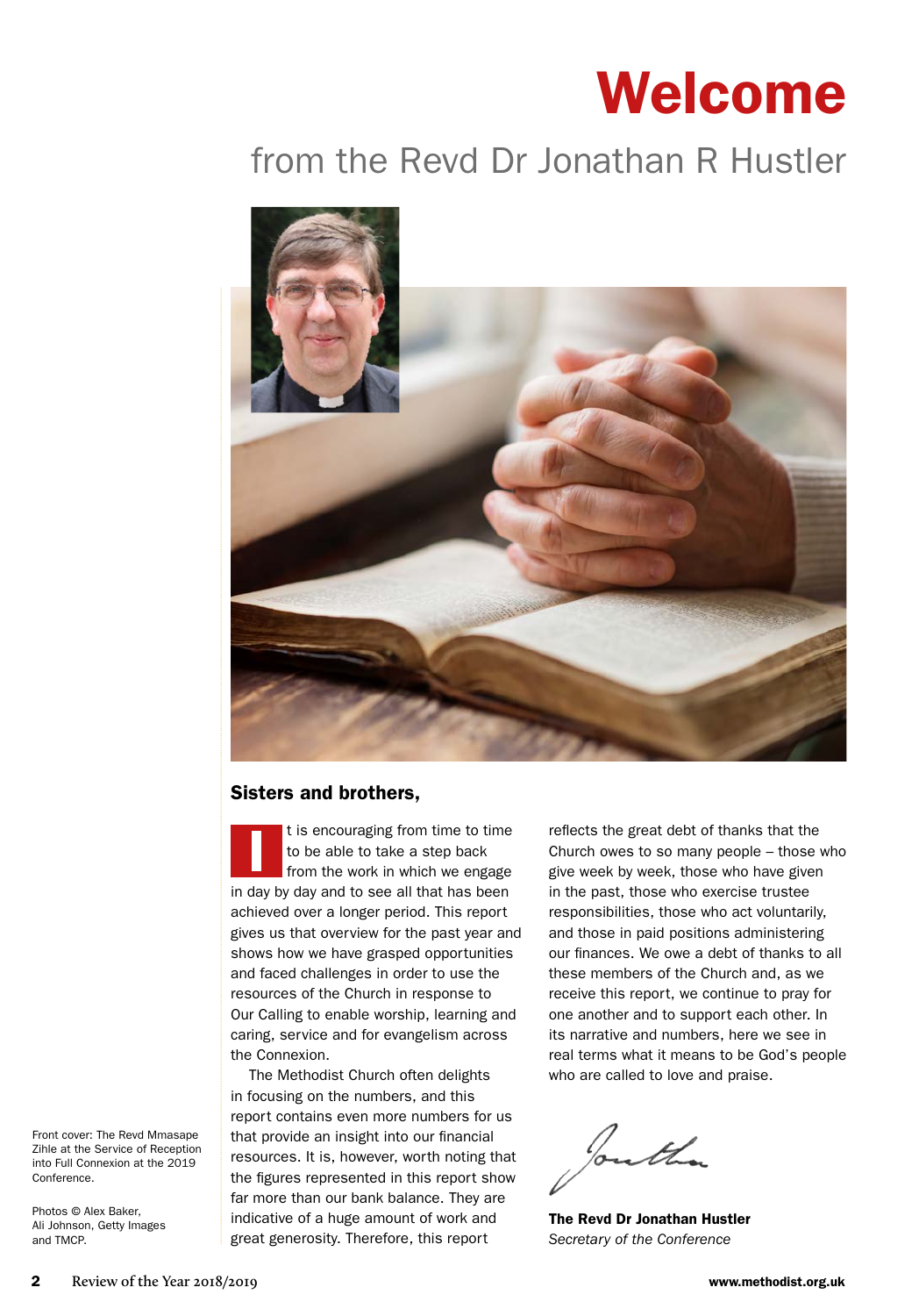# The Methodist Conference 2019: A Summary

The Methodist Conference is the governing body of the Methodist Church and meets annually.

> engage through Church Council agendas and to respond with intentional action; the Conference celebrated the ways in which the reaffirmation of Our Calling had shaped the life and work of the Church during 2018/2019 and engaged in workshops focusing on reimagining structures of decision-making and a developing strategy for evangelism; God in Love Unites Us, the report of the Marriage and Relationships Task Group, was commended to the Connexion for study and prayerful discussion2. Provisional resolutions (under SO 122) were passed on good relating, an understanding of cohabitation, celebration of civil partnerships, to allow same-sex marriages to take place in churches, and for prayers following

the end of a marriage;

urgent action.

Hope in God's Future was adopted as a Conference Statement (under SO 129) in 2011. It outlines a

Methodist understanding of discipleship in the context of climate change. Recognising the ongoing climate emergency, the Conference called for

he Conference receives reports covering all aspects of the Church's life and witness. At its meeting in Birmingham in June/July 2019, these included:

- four deacons and 22 presbyters were received into Full Connexion, along with seven presbyters by transfer and one by reinstatement;
- a report on the theology and ecclesiology underpinning the Diaconate and the Methodist Diaconal Order (MDO) was adopted emphasising that deacons are ministers of the Church, focusing and representing a ministry of witness and service. It reaffirmed that the MDO is a religious order open only to deacons in Full Connexion and all deacons must be members of the MDO. The report explored the broad ministry of proclamation as it is exercised by deacons and affirmed that preaching is part of that ministry;
- the 3Generate manifesto $1$  focused on homelessness, loneliness, the environment and creativity in worship. The Conference urged churches to
- 1. [www.methodist.org.uk/3genmanifestos](http://www.methodist.org.uk/3genmanifestos)
- 2. Resources to facilitate discussion are available at [www.methodist.org.uk/MandR19](http://www.methodist.org.uk/MandR19)









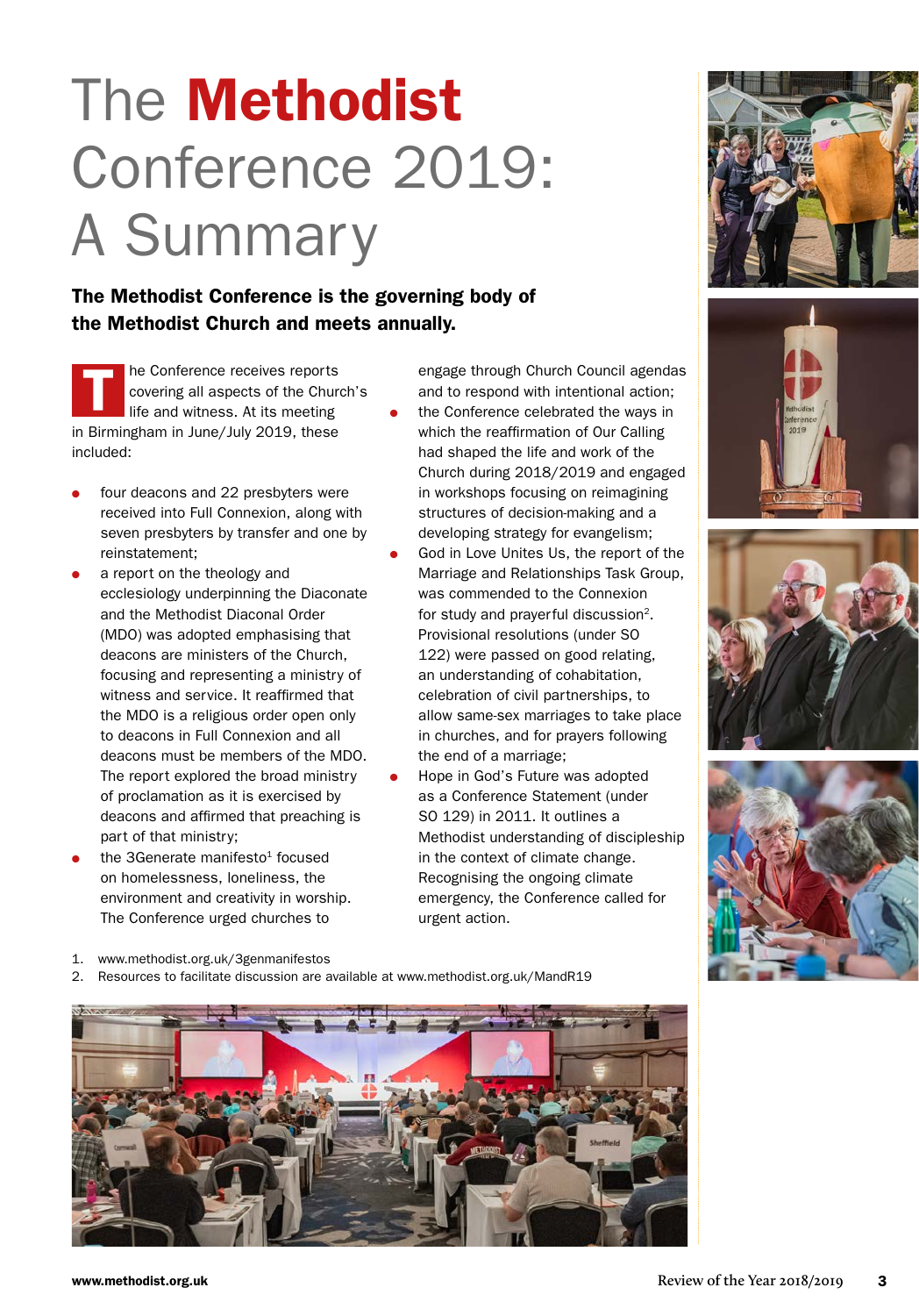## The year at a glance

Overview of the connexional work of the Methodist Church in Britain

## Our total income: £49.1m





### What we spent: £49.6m



The figures shown include the activities of related bodies such as Cliff College, All We Can and others. For the full list, please download the *Consolidated Report and Financial Statements for the year ended 31 August 2019* at www.methodist.org.uk/trusteesreport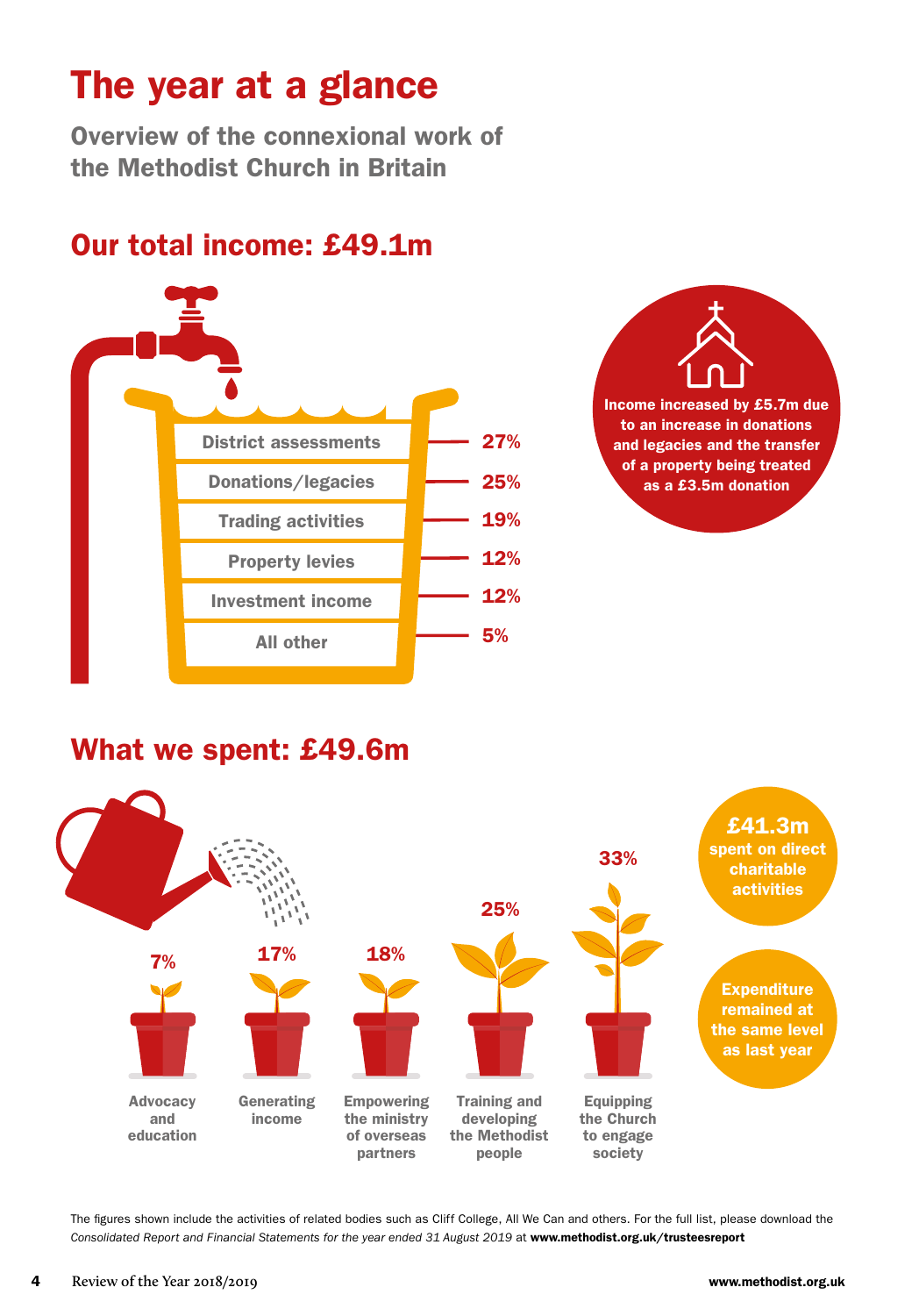

with 24,000 of those having had no recent involvement in Church



24 mission partners working with 104 Partner Churches and organisations and organisations **AAAAA** \*\*\*\*\*\*\*\* 4,271

places of worship, with 173,000 members



enrolled in 86 Methodist schools

## Total grant payments from all funds

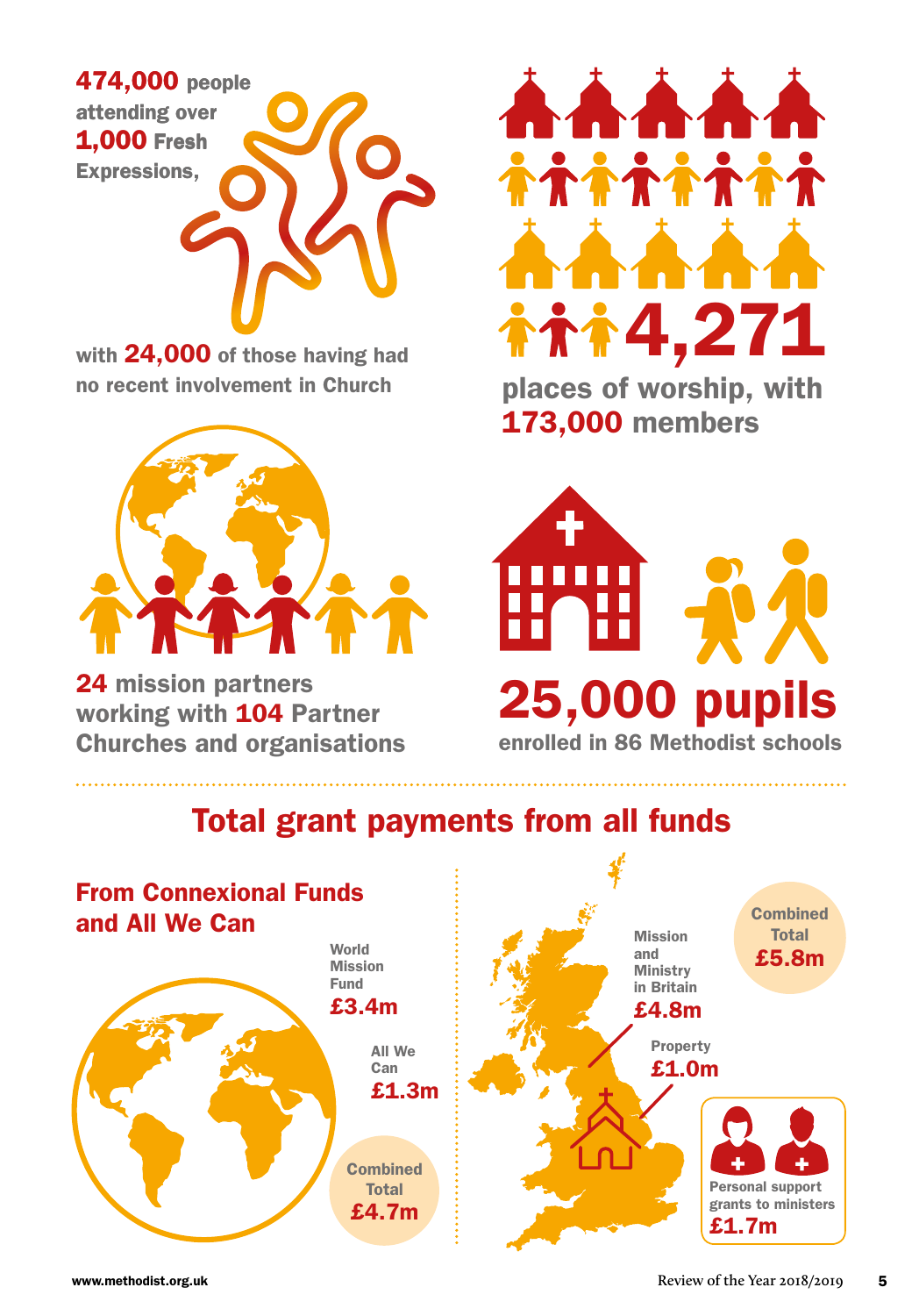# Thank you!

Your generous giving means we can fund work that demonstrates the gospel of God's love in Christ. Here are some of our good-news stories from around the Connexion.

#### Homegrown – exploring ways to grow faith at home

This livestreamed conference welcomed groups and individuals from across the UK and beyond to a day of learning on family faith. Working together with Parenting for Faith as well as Care for the Family's initiatives *Who Let the Dads Out?* and *The Kitchen Table Project*, the conference sought to equip

anyone working with families, especially parents and carers.

Alongside the live audience at Cliff College, where Homegrown was based, there were 30 venues livestreaming, including groups in Denmark and Iceland. Gemma Hunt (CBeebies presenter) hosted the event alongside Gail Adcock, officer with the Children, Youth and Family team.

There were 800 unique visitors to the Homegrown web page on the day, with 200 people watching the Facebook livestream. Another 7,300 people have watched it since then. It was also shared 65 times on Facebook with 173 comments made, and Twitter had 127 uses of #homegrown19. This shows high levels of engagement within the Methodist Church and more ecumenically.





#### God for All

Following over 100 collaborative events and thousands of one-to-one conversations across the Connexion in 2018/2019, 250 diverse leaders gathered on 19 October 2019 in Westminster for the God for All Evangelism and Growth Consultation.

Participants – many of them young people or those

stepping into leadership for the first time – spent the day actively listening for the voice of God, trusting God to speak into their dreaming and planning. They sang and worshipped, heard testimonies from disciples of Jesus across the theological spectrum, prayed in focused ways, and engaged in a series of facilitated conversations about the emerging Evangelism and Growth strategy that will go to the 2020 Conference.

It was a day of many moving parts, deep listening, audacious truth-telling and questioning, and – through it all – encounter with the Living God. One participant remarked how exciting it was to feel the Holy Spirit palpably moving among people who were not the same but were all passionate about the good news and a Church reshaped by God. She

lnn



Homegrown participants said:

*"For us it was the gathering together to share ideas. We come from a wide area covering rural and city parishes so to be able to come together to hear what is working elsewhere was really encouraging."*

*"We only livestreamed the evening and that was excellent. High production values. Streaming worked well. Great speakers. Very relaxed. World-class content. Very practical."*

*"The speakers were so engaging and passionate, and it was great to receive their knowledge and experience. Resources mentioned were so useful."*

*"The day made me more aware of the part the church family has to play. Baptism support, toddler groups, parenting courses are all part of the picture. As overall team leader the day encouraged me as I work to 'join the dots'. THANK YOU!!"*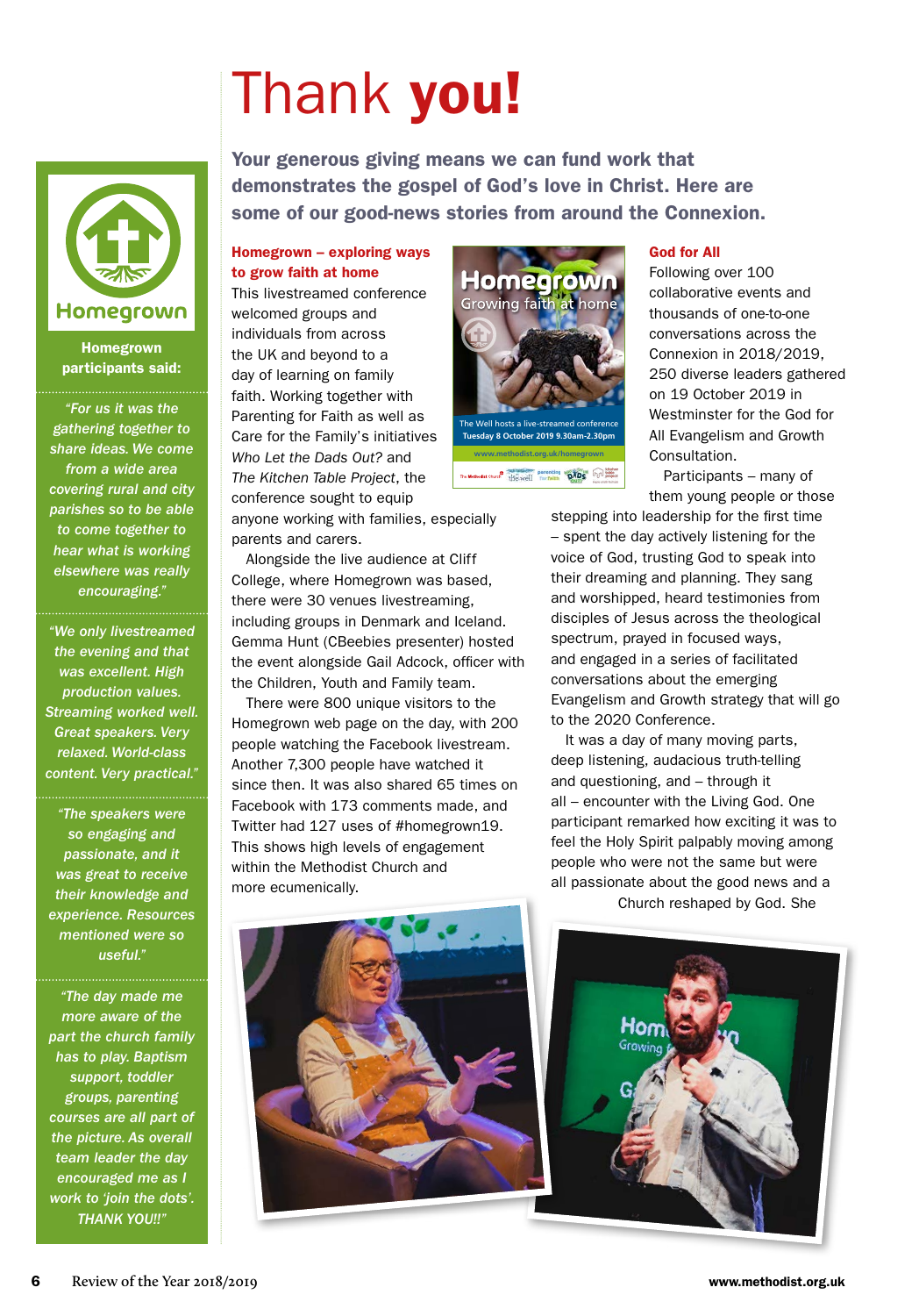

said she was going back home to create local spaces where people in her church and community could experience the action and movement of God in the world.

At the end of the day, there was still plenty of work to do. Not every question had been answered. Barriers to the work that had been identified still existed. But together participants affirmed a common purpose – for the Methodist Church in Britain to be a growing, evangelistic, radically inclusive Church of gospel people who speak of, listen for, and live out the goodness of a God for all – and a prayerful willingness to be part of that movement.

#### Who is Your Neighbour?

Who is Your Neighbour? is one of the many ventures that received Connexional grant funding in 2019. The Sheffield-based project aims to help people have conversations about things that are difficult to talk about: ethnicity, cultural differences, fear of those differences and of change.

In early 2019, Who is Your Neighbour? ran a session for councillors from across England, exploring with them how to respond to difficult conversations. One councillor visited someone in her ward shortly after that session. As the councillor was about to leave, her constituent said she was also

going out and called a taxi but then made some racist comments about some of the drivers. The councillor's instinct was to either ignore the comments or to tell the constituent she couldn't say those things. This had previously been her response to such situations but, having been in the session, she decided to open up a conversation.

She asked her constituent, an elderly lady, to say more about the comments. The lady spoke about her feelings and those of other people she knew with regard to events that had gone on in her locality. She said she found it reassuring that someone in authority was listening to her and that she was able to talk about this. The councillor asked her about her personal experience of taxi drivers from this particular ethnic group and the lady spoke about taxi drivers from the firm she used who were always helpful, carrying her shopping for her and making sure she was all right.

The elderly lady had been able to speak about her fears and feelings without being shut down and had spoken about a real and positive connection with people from the group she might have been prevented from talking about.

The councillor said, "It was a lightbulb moment. I'm now doing things differently."